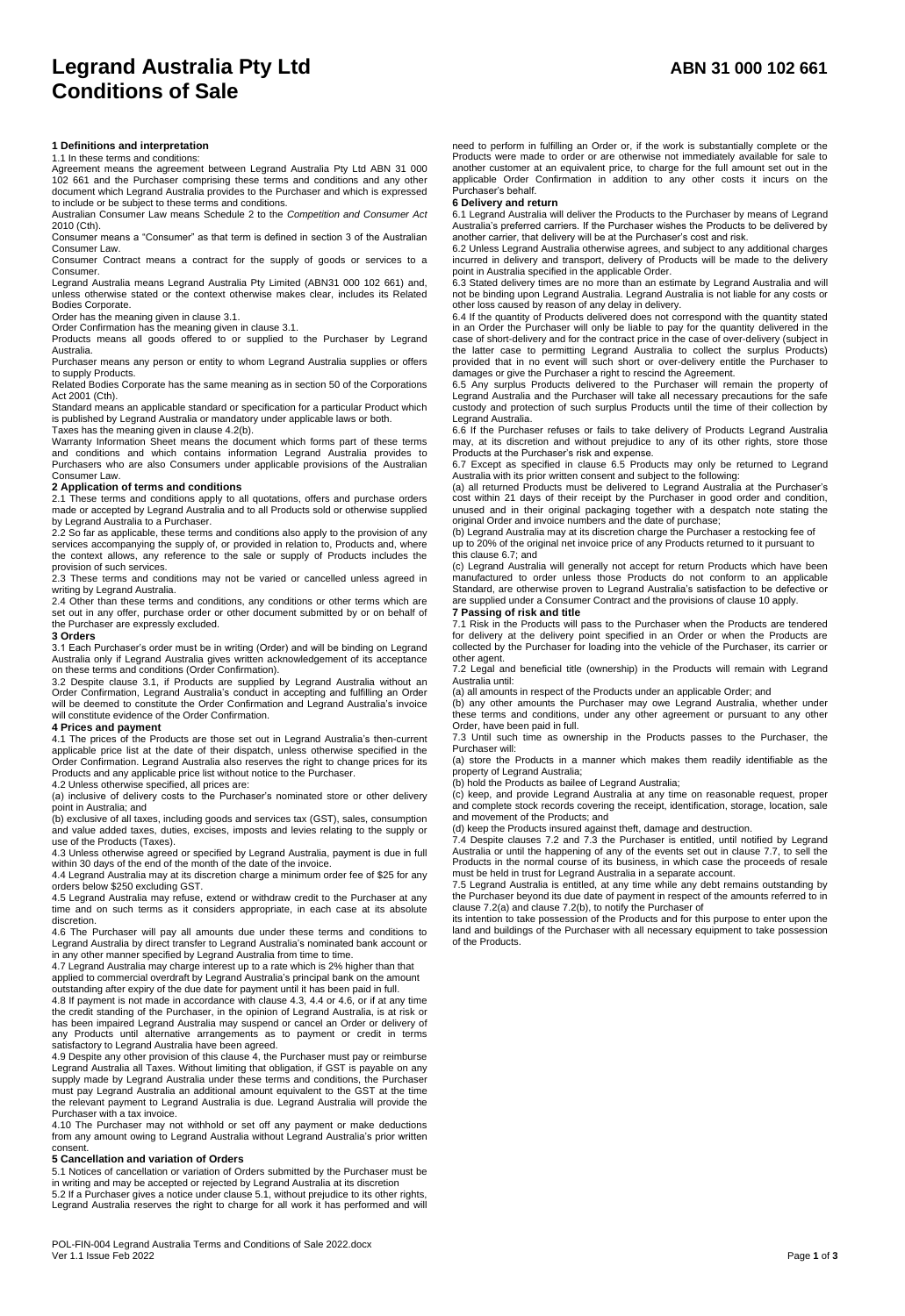# **Legrand Australia Pty Ltd ABN 31 000 102 661 Conditions of Sale**

7.6 On receipt of notice from Legrand Australia or on the happening of any of the events set out in clause 7.7, the Purchaser's authority to sell or otherwise deal with the Products as set out in clause 7.4 is withdrawn.

7.7 The Purchaser will give immediate notice to Legrand Australia of:

(a) any notice to the Purchaser that a receiver or manager is to be or has been<br>appointed over its assets or any part of its business or undertakings;<br>(b) any notice to the Purchaser that a petition to wind up the Purchase

has been presented or any notice of a resolution to wind up the Purchaser; (c) a decision by the Purchaser that it intends to make any arrangements with its

creditors; or (d) any act of bankruptcy by the Purchaser as defined in section 40 of the Bankruptcy Act 1966 (Cth).

# **8 Personal Property Securities Act 2009 (Cth) (PPSA)**

8.1 The Purchaser acknowledges and agrees that: (a) by agreeing to these terms and conditions (in particular, by virtue of clause 7) the Purchaser grants a security interest pursuant to the PPSA to Legrand Australia in any Products supplied by Legrand Australia to the Purchaser and any proceeds of the sale of such Products;

(b) Legrand Australia may register on the Personal Property Securities Register ("PPS Register") a security interest or purchase money security interest ("PMSI") in the Products; and

(c) Legrand Australia may, on demand, obtain reimbursement from the Purchaser for all costs and expenses incurred by Legrand Australia in relation to registering,<br>maintaining or releasing any financing statement or financing change statement<br>(each as defined in the PPSA) in respect of any security i these terms and conditions.

8.2 The Purchaser undertakes:

(a) promptly to do all things, sign any further documents and provide any further information (which information the Purchaser warrants to be complete, accurate<br>and up-to-date in all respects) which Legrand Australia may reasonably require to<br>enable it to perfect, and maintain the perfection of, its sec (including by registration of a financing statement or financing change statement on the PPS Register);

(b) not to register a financing statement or financing change statement in respect of<br>the Products without Legrand Australia's prior written consent; and<br>(c) to give Legrand Australia no less than 14 days' prior written no

proposed change in the Purchaser's name or any other change in the Purchaser's details (including, but not limited to, changes in its address, facsimile number or trading name).

8.3 The Purchaser waives its right under section 157 of the PPSA to receive notice<br>of any verification of any registration pursuant to the PPSA.<br>8.4 The Purchaser agrees that pursuant to section 115(1) of the PPSA and to t

maximum extent permitted by law the Purchaser waives its rights under, and with Legrand Australia's agreement contracts out of, sections 95,118,121(4),125,129(2) and (3),130,132(3)(d),132(4), 135,142 and 143 of the PPSA.

## **9 Warranty for defective Products**

9.1 Legrand Australia undertakes that if Products are found upon inspection by or on behalf of Legrand Australia not to conform to a Standard or are otherwise defective in materials or workmanship, Legrand Australia will, at its option:

(a) replace or repair the Products; (b) bring the Products into conformity with the Standard;

(c) take back the Products found not to conform to the Standard or which are otherwise defective and refund the appropriate part of the purchase price; or

(d) pay for the cost of replacement or repair of the Products.

provided that:

(a) the liability of Legrand Australia will never exceed the purchase price of the Products; and

(b) the Purchaser has performed all its contractual obligations.

9.2 If any Products are damaged during transportation or delivery by Legrand<br>Australia's carrier or do not comply with the description on the relevant Order,<br>Legrand Australia will accept return of those Products and will with any amount which it has paid for them. 9.3 Clauses 9.1 and 9.2 apply only if:

(a) any alleged defect or damage to the Products occurred within 12 months of the date of their installation or 18 months from the date of their purchase from Legrand Australia, whichever is the earlier;

(b) the Products have been properly handled, stored and maintained and any instructions by Legrand Australia in relation to the Products and their installation and use (including operating instructions which specify applicable operating and environmental conditions for particular Products) have been fully observed;

(c) the Purchaser gives written notice to Legrand Australia of the alleged defect in respect of the Products, such notice to be received by Legrand Australia within 14 days of the date when such defect appeared or ought to have been discovered;

(d) the Products, being Products of the kind referred to in clause 9.2, are unsoiled and returned unopened to Legrand Australia accompanied by an itemised list including the batch number and the relevant statement date and number;

(e) the Purchaser gives Legrand Australia a reasonable opportunity to inspect the Products; and

(f) the Purchaser makes no further use of the Products after the Purchaser discovers or ought to have discovered that they were defective. 9.4 Clause 9.1 does not apply:

(a) to the extent the Products are damaged after risk passes to the Purchaser in

accordance with clause 7.1; (b) to the extent the Products have been subjected to abnormal use (including excessive vibration, short circuiting, excessive voltage, interrupted or uneven power

supply and negligent operation); (c) to the extent any Products have been repaired, altered or replaced by anyone other than Legrand Australia or its authorised representatives;

(d) to the extent defects or damage to any Products are attributable to their installation or assembly by any third party;

(e) to defects or damage arising from normal wear and tear; and

(f) to any components of the Products which are not manufactured or supplied by Legrand Australia or any one of its Related Bodies Corporate. 9.5 Certain Products manufactured and supplied by Legrand Australia (including

lamps) are specified to have a nominal life or rating. Legrand Australia does not warrant and will not in any circumstance be liable for defects or failures in any such<br>Products or for any reduction in any such Products' nominal life or rating<br>attributable to external factors such as vibration, interrup

supply or excessive voltage.<br>9.6 The warranty contained in this clause 9 is personal to the Purchaser and may<br>not be assigned except with the prior written consent of Legrand Australia. In<br>particular, it is hereby stated a contained in this clause 9 confers no rights and is not intended to benefit end-users

of Products who are Consumers. 9.7 Legrand Australia reserves the right to provide express warranties direct to endusers of Products. Such warranties may vary or extend the term of available warranty protection and may also be subject to different conditions than are set out in this clause 9.

# **10 Exclusion of liability**

10.1 Legrand Australia acknowledges that certain legislation in Australia, including the Australian Consumer Law, provides Consumers with guarantees and rights which cannot be excluded, restricted or modified or which may in certain cases only be modified or restricted to a limited extent. Nothing in these terms and conditions excludes, restricts or modifies, or is intended to exclude, restrict or modify, any<br>guarantee, condition, warranty, right or liability implied by law (including any<br>guarantee, condition, right or liability imposed under th

which cannot lawfully be excluded, restricted or modified. 10.2 If the Purchaser is a Consumer and the goods or services acquired are of a kind ordinarily acquired for personal, domestic or household use or consumption, then Legrand Australia notes the following:

*Our goods come with guarantees that cannot be excluded under the Australian*  Consumer Law. You are entitled to a replacement or refund for a major failure and<br>for compensation for any other reasonably foreseeable loss or damage. You are<br>entitled to have the goods repaired or replaced if the goods f

*quality and the failure does not amount to a major failure.* 10.3 If the Purchaser is a Consumer and the goods or services supplied under a Consumer Contract are not of a kind ordinarily acquired for personal, domestic or household use or consumption, then to the extent permitted by the Australian Consumer Law, Legrand Australia's liability is limited, at Legrand Australia's option, to any one or more of the following:

(a) in the case of goods, the replacement, repair or payment of the cost of replacement or repair of the goods; and (b) in the case of services, supplying the services again or payment of the cost of

having the services supplied again. 10.4 In the case of goods or services which are not supplied by Legrand Australia under a Consumer Contract:

(a) If the goods or services are not supplied under a Consumer Contract, Legrand<br>Australia shall have no liability for any economic, indirect or consequential loss,<br>including loss of profit, loss of income, loss of contrac and Legrand Australia's maximum aggregate liability for any cause and under any head of liability shall not exceed the total price paid by the Customer/User for the goods and services; and

(b) Legrand Australia's maximum aggregate liability for any cause and under any head of liability will not in any circumstances exceed the total price paid by the Purchaser for those goods and services.

10.5 To the full extent permitted by law, these terms and conditions describe the full extent of Legrand Australia's obligations and liabilities in respect of the supply of the Products and, except as expressly stated or referred to herein or as otherwise specifically provided in writing by Legrand Australia, there are no guarantees, conditions, warranties or other terms that bind Legrand Australia nor will Legrand Australia otherwise be liable in contract, tort (including negligence) or for breach of statutory duty for any loss, damage, cost or expense of any kind.<br>**11 Product specification and discontinuance**<br>Legrand Australia reserves the right to:

(a) discontinue Products;

(b) substitute comparable products; and (c) modify the design, specifications and Standards (other than mandatory Standards) applicable to any of its Products,

at any time including during the currency of these terms and conditions and any current Order and, in each case, without incurring any liability or other obligation to the Purchaser.

### **12 Termination**

12.1 Legrand Australia may terminate the Agreement, or suspend or cancel any current Order, by written notice to the Purchaser if the Purchaser does not pay any amount in accordance with these terms and conditions.

12.2 Either party may terminate this Agreement, or suspend or cancel any current Order, by written notice to the other if:

(a) the other party commits or allows to be committed a material breach of these terms and conditions and does not within 21 days of receiving a written notice from the first mentioned party rectify that breach;

(b) the other party commits a material breach of these terms and conditions which cannot be remedied;

(c) the other party becomes, or resolves to become, subject to external administration or proceedings under Chapter 5 of the Corporations Act 2001 (Cth);

or<br>(d) an event of the kind described in clause 7.7 occurs in respect of the other party. 12.3 Upon the expiration or termination of this Agreement or the suspension or cancellation of any Order for any reason, the Purchaser must promptly pay all amounts owing to Legrand Australia under this Agreement.

# **13 Force majeure**

Neither party will be liable for any loss or damage caused by delay in the performance or non-performance of any of its obligations occasioned by any cause